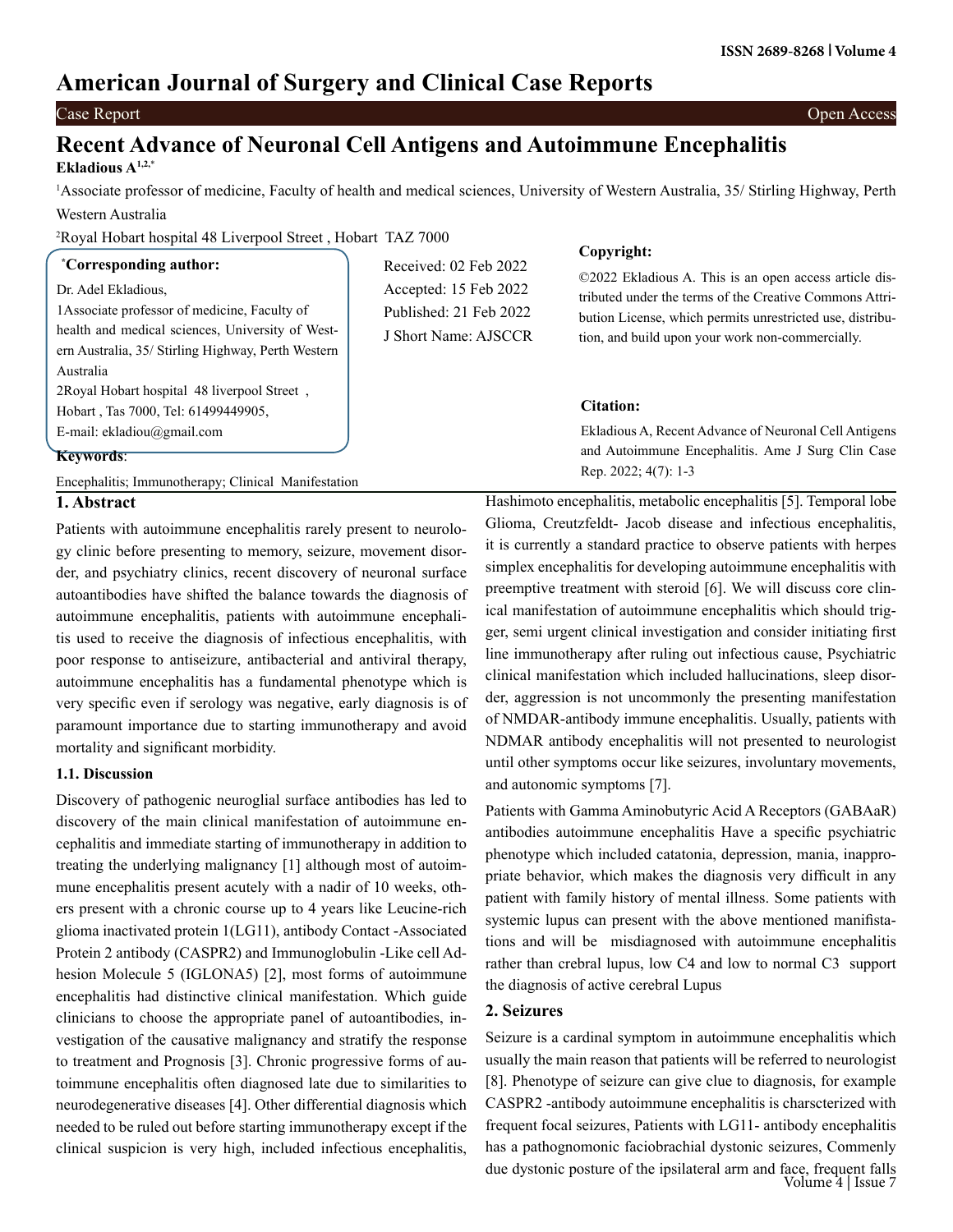to leg spasm, paroxysmal dizzy spells with negative EEG, temporal lobe seizures, frequent piloerection seizures [9]. Status epileptics are common presentations in GABAaR and GABAbR antibody autoimmune encephalitis, the latter is commonly associated with small cell lung cancer, some guidelines advise to investigate. All patients with status epilepticus for autoimmune encephalitis [10]. Myelin Oligodendrocyte Glycoprotein (MOG) antibodies autoimmune encephalitis can present with seizure before other manifestation like optic neuritis and transverse myelitis, seizure usually respond promptly to steroid [11].

Patients with recent diagnosis of epilepsy who have neuronal surface autoantibodies and Autonomic manifistation like tachycardia, Bradycardia, orthostatic hypotension, constipation, diarrhea, steroid responsive seizure, MRI changes in the Limbic system, should be diagnosed and treated as autoimmune encephalitis [11].

# **3. Movement Disorders**

Glycine Receptor (GlyR)and Dipeptidyl Peptidase like Protein 6(DPPX) are characterized by myoclonus and startle syndrome (eye blinking, body spasm in response to unexpected noise, movement or touch) [12] in addition to diarrhea. IgLON5 antibodies due to autoimmune encephalitis is characterized by axial rigidity, supra nuclear gaze paly and sleep disturbance [13]. CASPR2 antibody autoimmune encephalitis is characterized by episodic or persistent gait ataxia [14], frequent falls are common.

# **4. Disturbance in Autonomic Nervous System**

Dysautonomia is common feature in most of autoimmune encephalitis specially in NMDAR antibody autoimmune encephalitis and can lead to death due to tach or brady arrythmia and hypotension, few patients need to be treated with pacemaker and vasopressors due to symtomatic bradycardia and hypotension respectively).

#### **5. Cognition**

Acute confusion, disorientation are frequent initial manifestation followed by anterograde amnesia in LG11 autoimmune encephalitis, most of limbic autoimmune encephalitis patients experienced marked cognition impairment due to involvement of the Hippocampus, neuropathic pain is common in CASPR2 encephalitis, pruritus is common in Glycine receptor antibody autoimmune encephalitis, pain is less common in LG11antibody autoimmune encephalitis and usually responds to immunotherapy. Clinicians should have a low threshold to iniate immunotherapy once infectious encephalitis had been ruled out and clinical manifestation is consistent with phenotype syndrome of autoimmune encephalitis. Paired simultaneous autoantibodies from serum and CSF should be ordered, fixed cell-based cell serology should be done first, live cell-based assay should be done only once the former came negative and the clinical suspicious still high. NMDAR serology is more sensitive in CSF than serum, LG11 antibodies are sensitive in serum than CSF.

# **6. Common Manifestations of Autoimmune Encephalitis 6.1. DPPX Autoimmune Encephalitis**

Tremors, Diarrhea, weight loss, myoclonus, and hyperekplexia, normal brain MRI, association with B cell lymphoma, leukemia, gastrointestinal follicular lymphoma.

# **6.2. IGLONS5**

Axial rigidity, Supranuclear palsy, chorea, sleep apnea, disordered REM and NREM sleep, impaired Cognition, bulbar symptoms.

### **6.3. GLYR Glycin Receptor Antibody**

Axial rigidity, myoclonus, limbic encephalitis, impaired

REM and NREM sleep.

# **6.4. MOG (Mylene Oligodendrocyte Glycoprotein Antibody)**

young females, optic chiasma involvement, optic neuritis, transverse myelitis, steroid responsive.

#### **6.5. NMDA Receptor Antibody Autoimmune Encephalitis**

Manifested initially with psychiatric symtoms, movement disorders, dysautonomia, Ovarian teratoma in 60% of females.

#### **6.6. LG11**

Frequent faciobrachial seizures, dystonia of ipsilateral face and arm, spasm in legs causing falls, temporal lobe seizures, piloerection seizures.

# **6.7. CASPR2**

Frequent focal seizures, very rare generalized seizure, neuropathic pain, neuromyotonia, hyperhidrosis, Weight loss, severe insomnia, hallucinations.

#### **6.8. GABAaR**

- Status epilepticus, cortical and subcortical FLAIR signal abnormalities, association with thymoma.
- Seizure response to immunotherapy.

### **6.9. GABAbR**

Acute limbic encephalitis, rapid progressive dementia, 50% association with small cell lung cancer.

# **6.10. AMPAR**

Manifested with acute confusion, seizures, amnesia, psychiatric symptoms, association with small cell lung cancer, cancer breast, ovary and thymus.

#### **7. Management**

CSF usually showed lymphocytic pleocytosis.

- First line immunotherapy includes methyl prednisolone, plasmapheresis and intravenous immunoglobulin is the least effective.
- Second line therapy includes Rituximab, Cyclophosphamide, Mycophenolate, and Azathioprine.
- Third line includes Tocilizumab and Bortezomib.